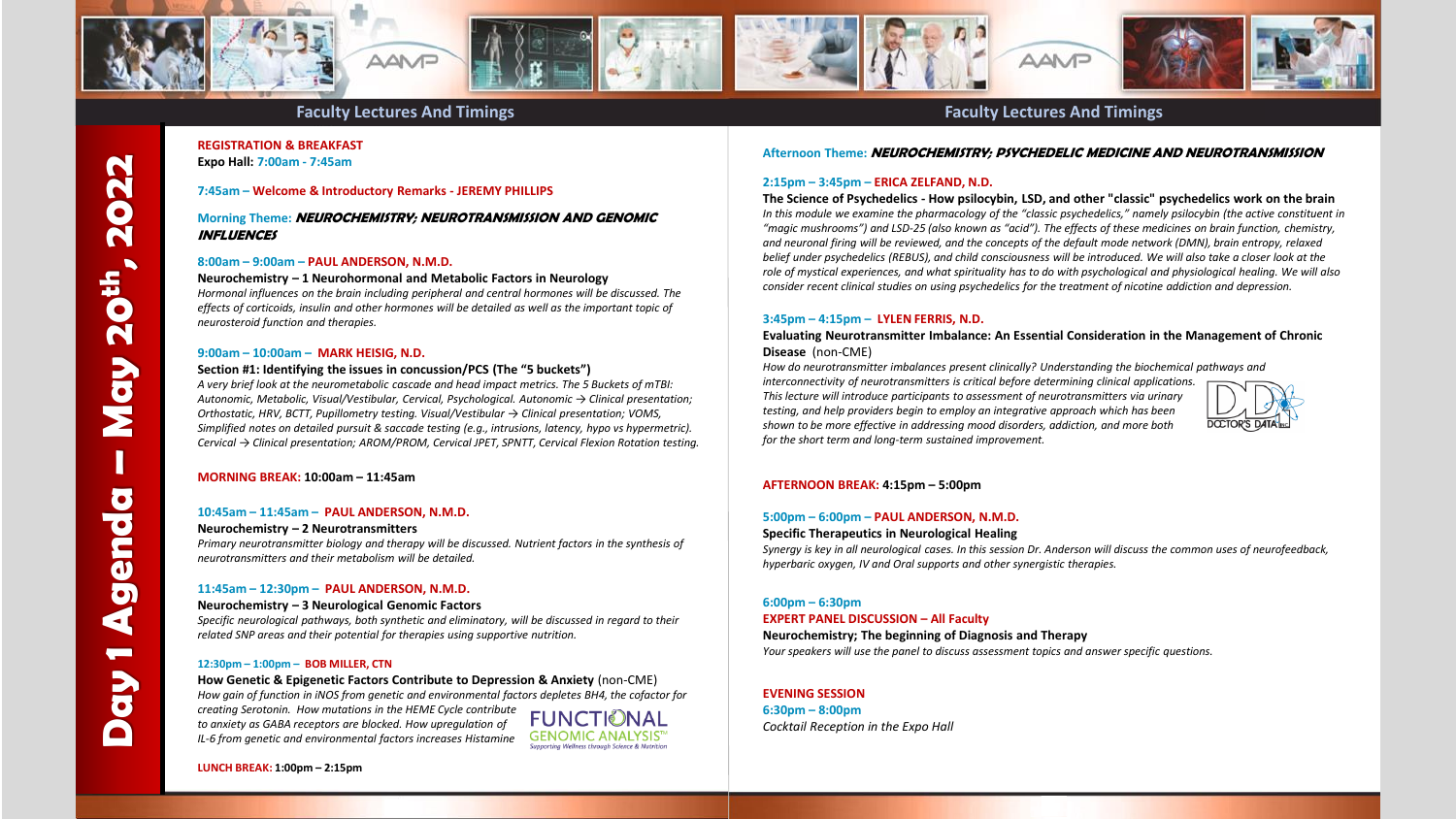

# **REGISTRATION & BREAKFAST Expo Hall: 7:15am - 8:15am**

# **Morning Theme: NEUROLOGICAL AUTOIMMUNITY**

# **8:15am – 9:15am – KEN SHARLIN, M.D., MPH**

**Neurological Autoimmunity; Multiple Sclerosis Considerations Part-1**

- *1. Core concepts that define the conventional neurological approach to the patient.*
- 2. *How does the conventional neurological approach apply to MS?*
- 3. *MS Immunopathology*

# **9:15am – 9:45am – PAUL ANDERSON, N.M.D.**

#### **Integrative Considerations in Neurological Autoimmunity**

*In this session Dr. Anderson will use on of the most difficult types of neurological disease, ALS, to illustrate clinical strategies to address advanced disease*

# **MORNING BREAK: 9:45am – 10:30am**

# **10:30am – 11:30am – KEN SHARLIN, M.D., MPH**

# **Neurological Autoimmunity; Multiple Sclerosis Considerations Part-2**

*4. An Overview of Conventional Disease-Modifying Therapies for Multiple Sclerosis (including pertinent mechanisms of action)* 

*5. Beyond Conventional Treatment: An Integrative Approach – An Investigation of root causes using the principles of the Functional Medicine Matrix; the Integrative team-based approach to patient management (helping to ensure a path to success); a review of Regenerative Medicine tools in the management of MS.*

# **11:30am – 12:30pm – KEN SHARLIN, M.D., MPH**

## **Neurological Autoimmunity; Multiple Sclerosis Considerations Part-3**

*6. Considerations for the discontinuation of disease-modifying therapy – patient and practitioner goals and what is known (evidence-based medicine).*

# **12:30pm – 1:00pm – DEIBBY MAMAHIT, M.D.**

**Managing Neuroinflammation in Autism and Dementia with Antiorbital Ionic Calcium** (Non-CME)

*Describing the science behind the management of neuroinflammation using AIC, case reports and obtaining patient protocols.*



# **LUNCH BREAK: 1:00pm – 2:15pm**

# **Afternoon Theme: ADDICTION**

# **2:15pm – 3:15pm – AARON VAN GAVER, N.D.**

## **Addiction: Opiate Addiction**

*In this session Dr. Van Gaver will outline the biological and psychological basis for addiction to opiates. Critical diagnostic features, neurological patterns and other clinical factors will be discussed. Dr. Van Gaver will begin by reviewing the neurobiology of addiction, followed using the DAST-10 and other relevant validated diagnostic scales in order to diagnose opiate addiction.*

# **3:15pm – 3:45pm – JOSEPH DESANTO, M.D.**

## **Implantable Naltrexone in the Use of Weight Loss and Addiction** (Non-CME) *How the opioid receptor Antagonist Naltrexone is used in Implantable pellet form to help treat obesity, eating disorders, alcohol and opioid use disorders. Pharmacology, Methodology, Aspects of each Program, and associated Apps will be discussed.*



# **AFTERNOON BREAK: 3:45pm – 4:30pm**

# **4:30pm – 5:30pm – AARON VAN GAVER, N.D.**

## **Addiction: Benzodiazepine Addiction**

*In this session Dr. Van Gaver will outline the biological and psychological basis for addiction to benzodiazepines. Critical diagnostic features, neurological patterns and other clinical factors will be discussed. Dr. Van Gaver will review the neurobiology of the GABA/Glutamate receptors in the brain, and how benzodiazepines are used in medical practice, followed by their abuse potential. As this is a complex area of addiction, focus will be on how to slowly and safely remove benzodiazepine by supplementing naturopathic treatment options like herbs and orthomolecular vitamins/minerals.*

# **5:30pm – 6:00pm**

## **EXPERT PANEL DISCUSSION – All Faculty**

#### **Autoimmunity and Addiction: Clinical Considerations**

*Your speakers will use the panel to discuss assessment topics and answer specific questions.*

# **EVENING SESSION**

## **Demonstration Rooms: 6:15pm – 8:15pm**

*Hors D'oeuvres and Interactive Workshops This is your chance to see hands-on demonstrations of new technologies as well as asking direct questions in a small group setting.*